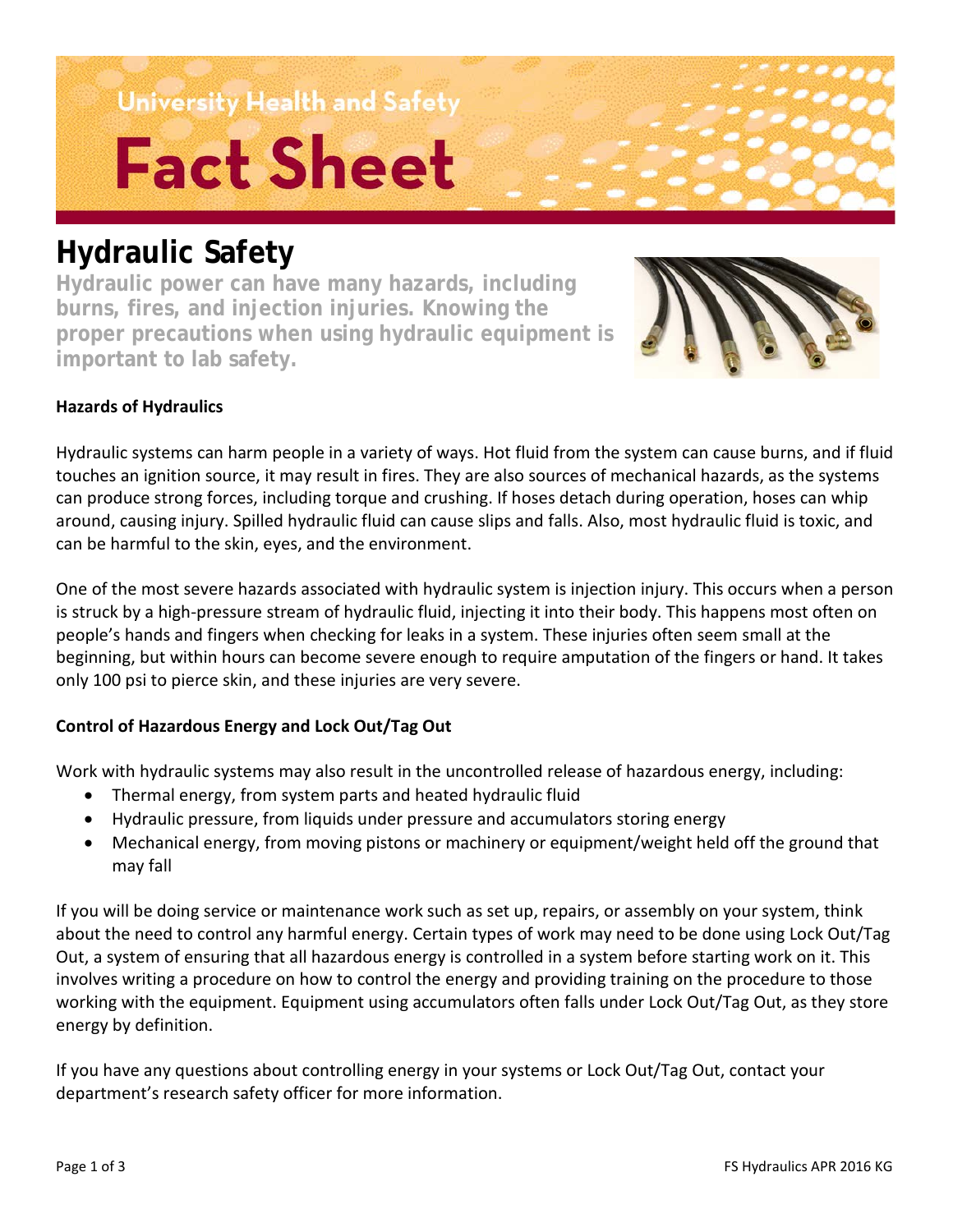# **University Health and Safety Fact Sheet**

#### **Personal Safety**

- When working with hydraulics, make sure you are wearing appropriate clothing. You should have long pants and sleeves, and slip-resistant shoes. Aim to cover as much of your skin as possible to help protect against burns.
- Proper PPE should always be worn when working with hydraulics. Safety glasses with side shields and closed-toe shoes are required. A face shield should be worn whenever you are connecting or disconnecting hoses or pipes.
- Remove jewelry, watches, and rings before starting work. Avoid wearing scarves, ties, or anything else that could get caught in machinery. Long hair should be tied back, and tucked into your collar if needed.
- Don't work alone on hydraulic equipment. If you must work alone, make sure that somebody knows what you are doing, and when you expect to be done so they can check up on you if needed.
- *Know where the emergency stops for your equipment are*, and know how to use them.

#### **Equipment Safety**

- Construct a safety checklist for your equipment
	- o Items on the list should include inspecting the hoses for bends, kinks, or twists, checking if the emergency stop is working properly and that all connections are secure, monitoring fluid levels, and other safety items.
- Be aware of when your system might be leaking. Signs include low pressure, loss of fluid with no immediate explanation, poor performance, and loss of speed. If you think your system might be leaking, inspect it carefully.
- Never check for leaks using your hands. If you must check for the leak without depressurizing the system, wear eye protection and gloves. Use a piece of cardboard to check for leaks by running it through the areas you believe there may be a leak. Any pressurized streams of hydraulic fluid would strike the cardboard instead of your hand, preventing serious injury. The best option is to depressurize the system and carefully inspect for leaks.
- Understand the pressure ratings of your system check pressure rating on all hoses and tubes. Check application pressure, system pressure, and component pressure before connecting a system to a pressure source.

Ensure the pressure of your system does not exceed the pressure ratings of your hoses. These ratings and pressures are listed on labels or published on the manufacturer website.

- Make sure hoses are restrained properly if one of them detaches, it can become a dangerous whip, striking people and spraying fluid.
- Regularly inspect all hoses for leakage, cracks, kinks, or breaks



check for hydraulic leaks